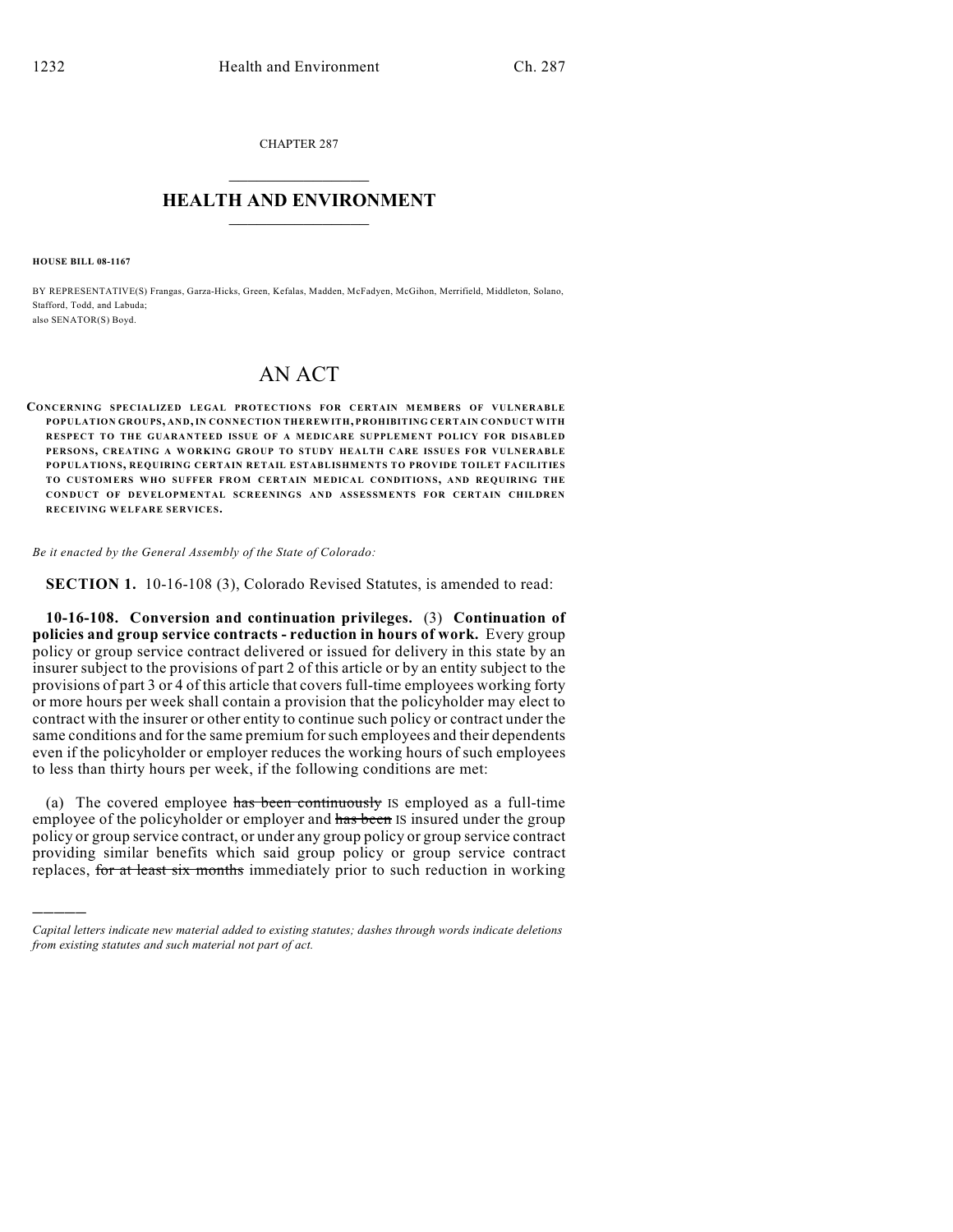hours;

(b) The policyholder has imposed such reduction in working hours due to economic conditions OR THE REDUCTION OF HOURS IS DUE TO THE EMPLOYEE'S INJURY, DISABILITY, OR CHRONIC HEALTH CONDITIONS; and

(c) The policyholder intends to restore the employee to a full forty-hour work schedule as soon as economic conditions improve OR AS SOON AS THE EMPLOYEE IS ABLE TO RETURN TO FULL-TIME WORK.

**SECTION 2.** 10-18-103 (2) (b), Colorado Revised Statutes, is amended, and the said 10-18-103 is further amended BY THE ADDITION OF A NEW SUBSECTION, to read:

**10-18-103. Standards for policy provisions - guarantee issue.** (2) The commissioner shall issue reasonable regulations to establish specific standards for policy provisions of medicare supplement policies and certificates. Such standards shall be in addition to and in accordance with all applicable laws under this title. No requirement of this title relating to minimum required policy benefits, other than the minimum standards contained in this article, shall apply to medicare supplement policies. The standards shall include, but need not be limited to:

(b) Initial and subsequent conditions of eligibility, WHICH SHALL INCLUDE THE GUARANTEED ISSUE REQUIREMENTS IN SUBSECTION (5) OF THIS SECTION;

(5) THE GUARANTEED ISSUE PERIOD FOR A MEDICARE SUPPLEMENT POLICY SHALL NOT BE FOR LESS THAN SIX MONTHS AFTER A PREVIOUS POLICY HAS BEEN INVOLUNTARILY TERMINATED FOR REASONS OTHER THAN NONPAYMENT OF PREMIUMS, OR FOR FRAUD OR ABUSE.

**SECTION 3.** Title 25, Colorado Revised Statutes, is amended BY THE ADDITION OF A NEW ARTICLE to read:

## **ARTICLE 41 Restroom Access Act**

**25-41-101. Restroom access - short title - definitions - retail establishments - liability - penalty.** (1) THIS ARTICLE SHALL BE KNOWN AND MAY BE CITED AS THE "RESTROOM ACCESS ACT".

(2) AS USED IN THIS ARTICLE, UNLESS THE CONTEXT OTHERWISE REQUIRES:

(a) "CUSTOMER" MEANS AN INDIVIDUAL WHO IS LAWFULLY ON THE PREMISES OF A RETAIL ESTABLISHMENT.

(b) "ELIGIBLE MEDICAL CONDITION" MEANS CROHN'S DISEASE, ULCERATIVE COLITIS, ANY OTHER INFLAMMATORY BOWEL DISEASE, IRRITABLE BOWEL SYNDROME, OR ANY OTHER MEDICAL CONDITION THAT REQUIRES IMMEDIATE ACCESS TO A TOILET FACILITY.

(c) "RETAIL ESTABLISHMENT" MEANS A PLACE OF BUSINESS OPEN TO THE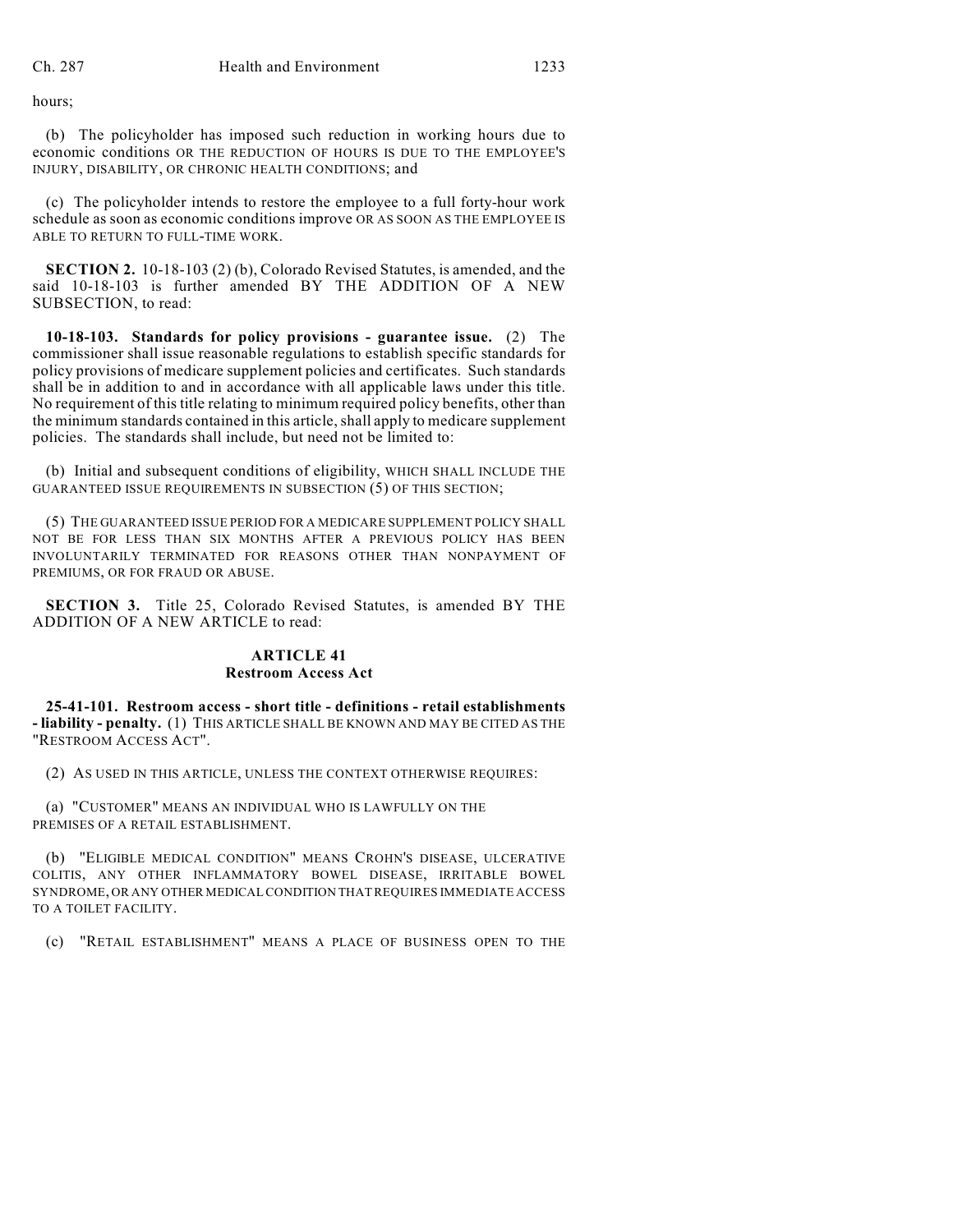GENERAL PUBLIC FOR THE SALE OF GOODS OR SERVICES. "RETAIL ESTABLISHMENT" DOES NOT INCLUDE A FILLING STATION OR SERVICE STATION THAT HAS AN ENCLOSED FLOOR AREA OF EIGHT HUNDRED SQUARE FEET OR LESS AND THAT HAS AN EMPLOYEE TOILET FACILITY LOCATED WITHIN THAT ENCLOSED FLOOR AREA.

(3) A RETAIL ESTABLISHMENT THAT HAS A TOILET FACILITY FOR ITS EMPLOYEES SHALL ALLOW A CUSTOMER TO USE THE TOILET FACILITY DURING NORMAL BUSINESS HOURS IF THE TOILET FACILITY IS REASONABLY SAFE AND ALL OF THE FOLLOWING CONDITIONS ARE MET:

(a) THE CUSTOMER REQUESTING THE USE OF THE EMPLOYEE TOILET FACILITY SUFFERS FROM AN ELIGIBLE MEDICAL CONDITION OR UTILIZES AN OSTOMY DEVICE AND OFFERS A PHYSICIAN'S NOTE INDICATING THE ELIGIBLE MEDICAL CONDITION OR DEVICE;

(b) THREE OR MORE EMPLOYEES OF THE RETAIL ESTABLISHMENT ARE WORKING AT THE TIME THE CUSTOMER REQUESTS USE OF THE EMPLOYEE TOILET FACILITY;

(c) THE EMPLOYEE TOILET FACILITY IS NOT LOCATED IN AN AREA WHERE PROVIDING ACCESS WOULD CREATE AN OBVIOUS HEALTH OR SAFETY RISK TO THE CUSTOMER OR AN OBVIOUS SECURITY RISK TO THE RETAIL ESTABLISHMENT; AND

(d) A PUBLIC RESTROOM IS NOT IMMEDIATELY ACCESSIBLE TO THE CUSTOMER.

(4) A RETAIL ESTABLISHMENT OR AN EMPLOYEE OF A RETAIL ESTABLISHMENT IS NOT CIVILLY LIABLE FOR ANY ACT OR OMISSION IN ALLOWING A CUSTOMER THAT HAS AN ELIGIBLE MEDICAL CONDITION TO USE AN EMPLOYEE TOILET FACILITY THAT IS NOT A PUBLIC RESTROOM IF THE ACT OR OMISSION:

(a) IS NOT WILLFUL OR GROSSLY NEGLIGENT;

(b) OCCURS IN AN AREA OF THE RETAIL ESTABLISHMENT THAT IS NOT ACCESSIBLE TO THE PUBLIC; AND

(c) RESULTS IN INJURY TO OR DEATH OF THE CUSTOMER OR ANY INDIVIDUAL OTHER THAN AN EMPLOYEE ACCOMPANYING THE CUSTOMER.

(5) THIS ARTICLE SHALL NOT BE CONSTRUED TO REQUIRE A RETAIL ESTABLISHMENT TO MAKE ANY PHYSICAL CHANGES TO AN EMPLOYEE TOILET FACILITY.

(6) A RETAIL ESTABLISHMENT OR AN EMPLOYEE OF A RETAIL ESTABLISHMENT THAT VIOLATES THIS ARTICLE IS GUILTY OF A PETTY OFFENSE AND, UPON CONVICTION THEREOF, SHALL BE PUNISHED BY A FINE OF NOT MORE THAN ONE HUNDRED DOLLARS.

**SECTION 4.** Article 5 of title 26, Colorado Revised Statutes, is amended BY THE ADDITION OF A NEW SECTION to read:

**26-5-108. Developmental assessment - rules.** THE APPROPRIATE COUNTY DEPARTMENT OF HUMAN SERVICES SHALL REFER EACH CHILD UNDER FIVE YEARS OF